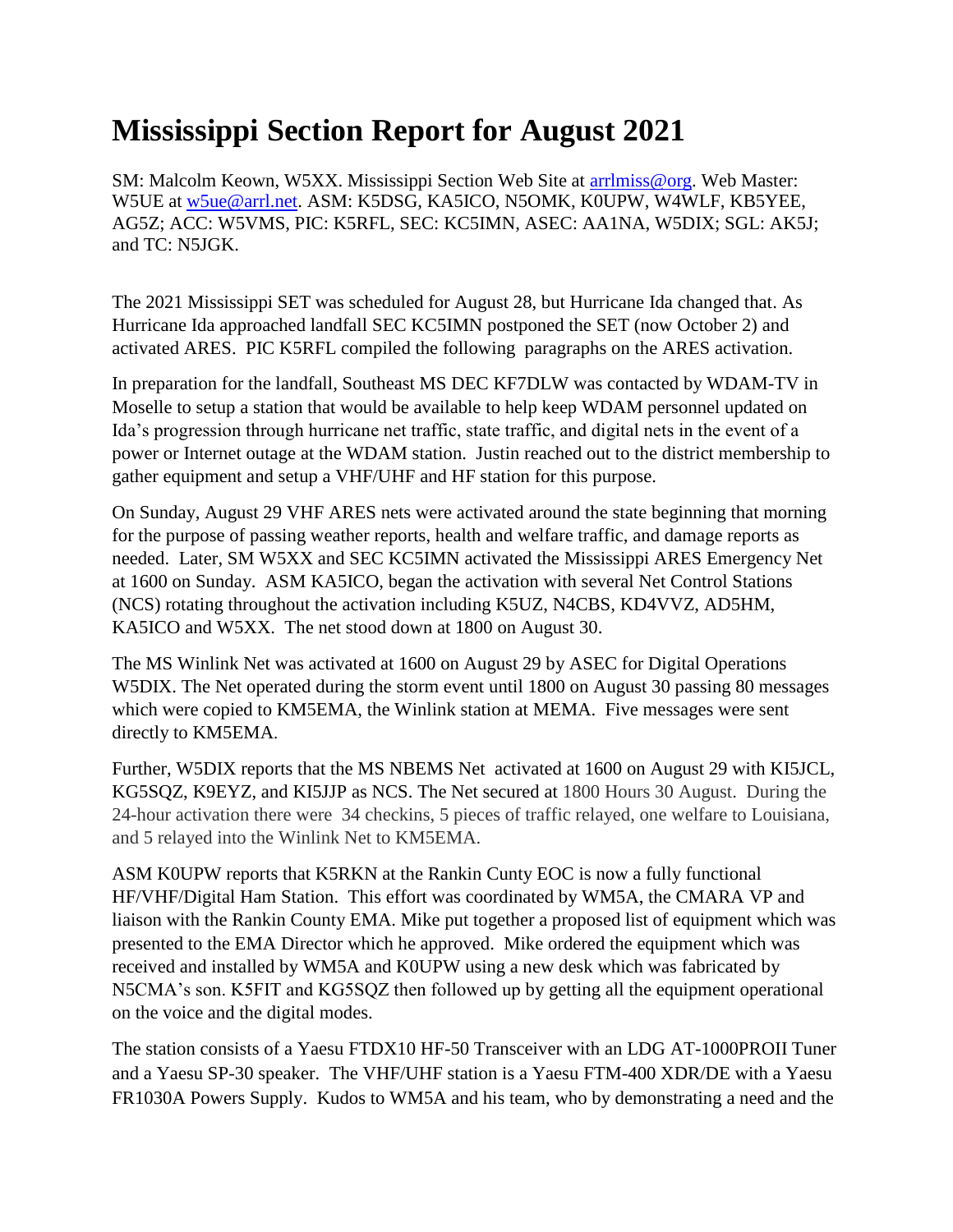willingness to coordinate the effort, resulting in a new county ARES capability. Other ARES Groups take note.

ACC W5VMS reports that currently the ARRL Mississippi Section is at 75.6% for current club updates - the goal for 2021 is 75%! The majority of affiliated clubs are scheduled to update their club record in November (not surprising since everyone wants that new ARRL Handbook). W5VMS will be sending a reminder, along with a copy of your current record. PLEASE DO NOT PUT THIS OFF! Instructions for updating your club record are available at ["http://www.arrl.org/files/file/Clubs/Club%20Update%20Online\\_20150806.pdf"](http://www.arrl.org/files/file/Clubs/Club%20Update%20Online_20150806.pdf). Contact W5VMS if you need assistance.!

ASM N5OMK reports from Starkville that the Magnolia ARC went on with their SET even though the state SET was rescheduled to October 2 due to Ida. They had good participation and some traffic passed as an exercise. Also, the Club had a Fox Hunt and their 13-year-old Extra, Tripp, K5TRP, his brother Charlie plus his grandfather Mike, K5MCB, were the winners in finding the Fox.

The administrative details for the 2021 Mississippi QSO Party are wrapped up. The certificates have been sent out to the deserving and AB6Z is preparing the plagues for the super star winners. Thanks to the plaque sponsors: the 599 DX Association, the Chickasaw ARA, DX Hogs, K4FMH, Giftst4You, the Magnolia DX Association, and the Vicksburg ARC, Also thanks to AG5Z, N5NA, W5VMS, K2FF, W5UE, and AB6Z who helped plan and conduct the 2021 MSQP. Get ready for MSQP 2022 !!!

And now News You Can use follows:

- ARRL Mississippi Section SET, October 2, Prepare !! POC:KC5IMN
- 7290 Message Traffic Handling Class, Oct 2 and 6. Sessions at 9:30 and 12:00
- Jackson County Hamfest, November 12-13. POC [kj4njt@arrl.net](mailto:kj4njt@arrl.net)
- Capital City Hamfest, January 28 -29, TradeMart, Jackson. POC: AK5J
- 2022 Mississippi QSO Party, April 2-3, POC: W5XX

Anybody have additional information? Thanks to all who helped pull this information together. This list will be updated in future Section Reports.

…. and from EC Reports from around the State:

Marion County EC AF5NG reports that he helped Aaron Greer, Marion County Emergency Management Director, setup a Command center with Public Safety Radios and Ham 2 Meter Radios in the EOC prior to Ida. The John also relocated that equipment after the emergency had passed. Marion County Hams W5CSR, AF5ZA, AG5FP, AF5NG monitored for radio traffic well into the night during the storm event.

Carroll County EC KF5IAY notes that ARES assisted with communications in a search for a missing elderly man in area of poor cell phone service.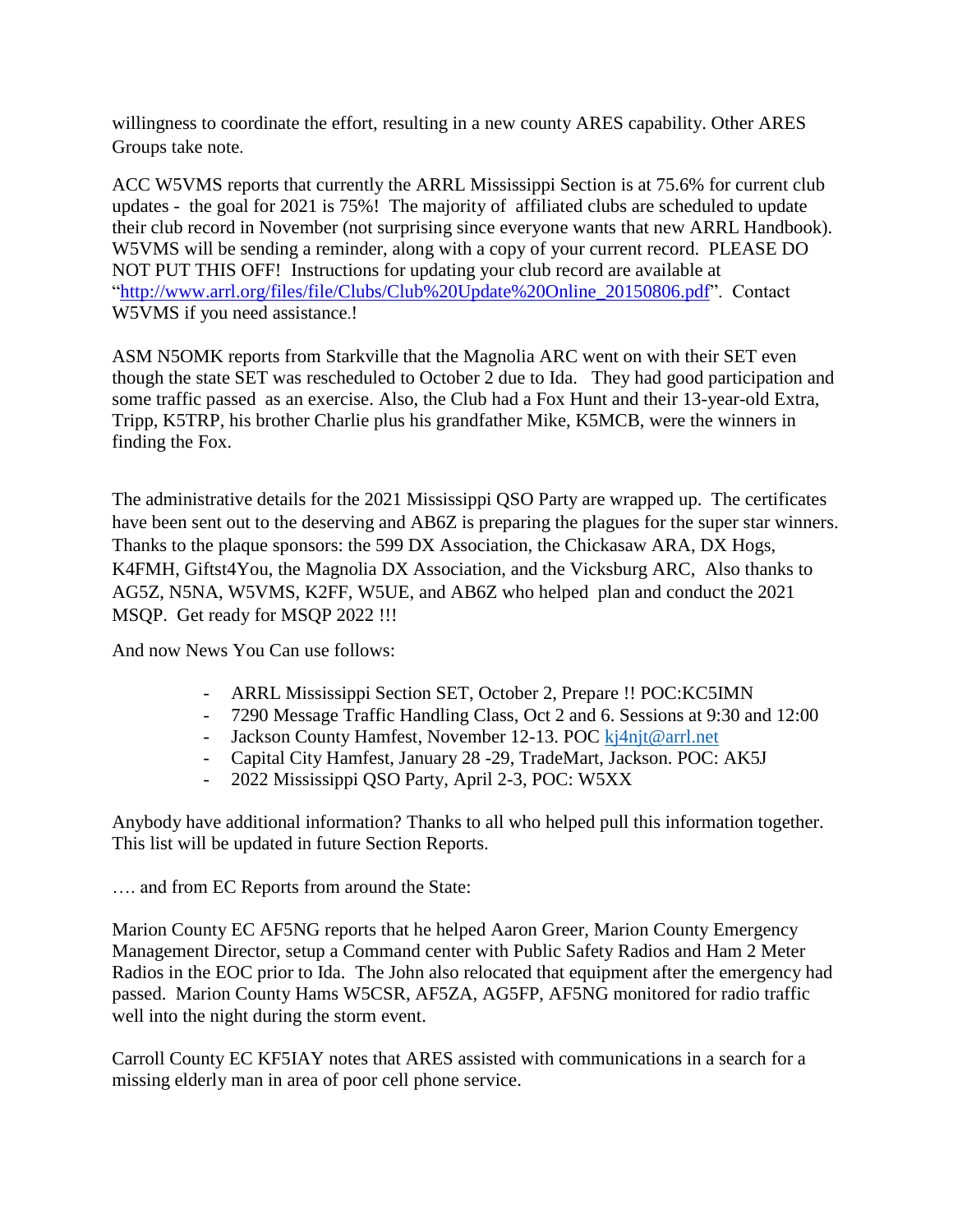Hinds County EC KG5SQZ advises that August was a busy month for Central MS ARES. CMARES held a drawing for a new Ham Radio at their August 10 meeting. The drawing was the result of a yearlong effort sponsored by K1REZ, founder of the group and then EC of Scott County. Slips of paper with participants call sign were dropped into a drawing bag for properly formatting and passing ARES and ICS traffic during the time frame. N5SPJ was the winner of a Yaesu FT-4X dual band HT.

Congratulations to the following who upgraded in August: KG5AVL, Mike – Hernando; KI5NOK, Jonathan – Lucedale; KG5NPR, George – Brandon; KI5PYA, Jeffrey – Hernando; and KE5SUO, Sylvester – Florence.

Also, congratulations to KW5GP who authored 'More Ardino" which is just now available from the ARRL Bookstore.

Welcome to the following new Hams in Mississippi in August: KI5RBM, Hampton – Ocean Springs; KI5REG, John – Olive Branch; KI5REP, David – Natchez; KI5REQ, William – Benton; KI5RER, Ryan – Brandon; KI5RES, Dalton – Pearl; KI5RFW, John- New Albany; KI5RGH, Richard – Lucedale; KI5RGI, James – Saucier; KI5RHJ, Margaret – Pelahatchie; KI5RJM, William – Marion; KI5RJN, Charles – Clinton; and KI5RKA, Drew – Oxford.

Also welcome to the following new ARRL Members in August: K5AUR, Jerry – Ridgeland; K0DIE, Cody – Oxford; AI5EU, Billy – Saucier; KA4FAR, Jacqueline – Canton; KC5LEO, Leo – Oxford; KF5MYX, Joe - Canton; KG5NPR, George – Brandon; KI5REP, David – Natchez; KI5RY, Charles – Biloxi; KG5SGD, Charles – Brandon; KF5TAU, Reginald – Hattiesburg; and N5VVE, Deborah – Vicksburg.

ARRL Membership is now 994 down 6 from last month. Back to work!!! Thanks to all who support ARRL Membership in Mississippi.

SEC/DEC Reports for August 2021: KC5IMN (SEC), KD4VVZ (Gulf Coast), and KB0ZTX (NW MS).

EC Reports for August: N5CRS (Jasper), KF7DLW (DEC) Lamar, K9EYZ (AEC)(Jackson), AE5FK (Walthall), KF5IAY (Carroll), KA5ICO (Chickasaw), KF5IMA (Lafayette), KD5NDU (AEC)(Yalobusha), AF5NG (Marion), KB5SQZ (Hinds), KB5SZJ (Lauderdale), KG5TTU (Tate), KD4VVZ (George), KF5WVJ (DeSoto), and KB0ZTX (Marshall).

Club Newsletter/Reports (Editor): the Meridian ARC Spark Gap (W5MAV)

Regret to report the passing of the following Mississippi Hams.

KW5T of Excelsior Springs, MO. Paul was Mississippi Section Manager in the late 80's. He and his XYL NA5Y were very active in the Jackson Ham Community being involved in the JARC and the Capital City Hamfest. Paul was Manager of G&O Manufacturing in Jackson until his retirement after which he and Carol moved back to their home in Missouri.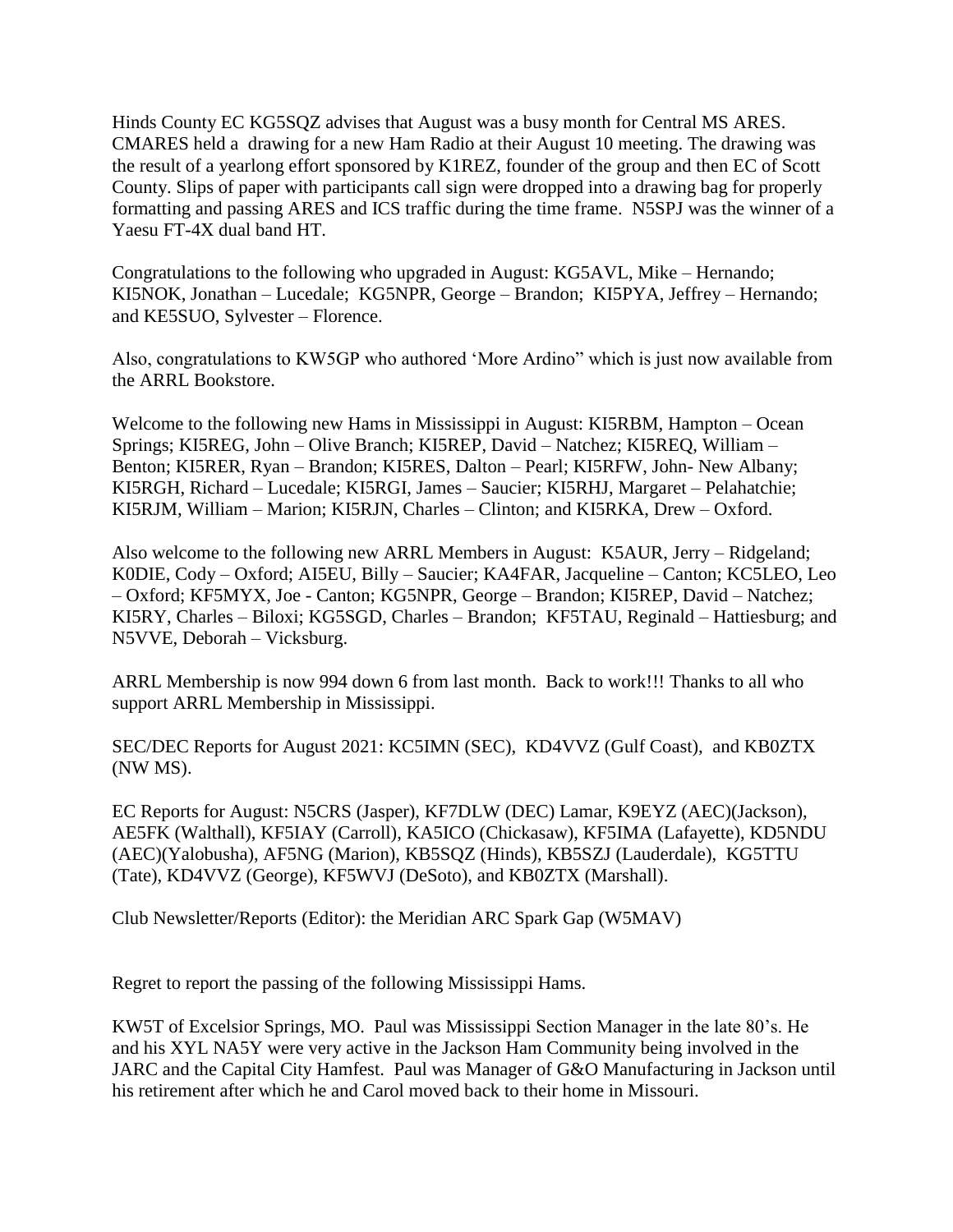W5VZF of Starkville. Jim had a very positive influence on a lot of people as an MSU Professor and as a huge part of the Ham community in the Starkville area.

KB5YJF of Starkville. Mike was for many years the production manager at Ameritron and considered to be a worldwide authority on amplifiers.

WA4IAX of Tupelo. John was retired from the Social Security Administration after a 33-year career which included serving as a customer service representative and fraud investigator.

HF Net Reports – sessions/QNI/QTC (Net Manager)

Hattiesburg ARC 10M Net 5/39/0 (KD5XG)

K5TAL 80M Net 4/57/0 (WV5Q)

Magnolia Section Net 31/1184/3 (KA5ICO)

MS Baptist Hams Net 5/17/0 (WF5F)

MSPN 31/2497/13 (W5JGW)

VHF Net Reports - sessions/QNI/QTC (Net Manager)

Capital Area Emergency Net 5/60/0 (K5XU)

Central Mississippi ARES Training Net 8/79/0 (KG5SQZ)

DeSoto County Training and Information Net 5/102/0 (KF5WVJ)

Delta Area Net ?/183/0 (KF5IAY)

George County ARES Net 4/43/0 (KD4VVZ)

Hattiesburg ARC 2 M Net 5/70/3 (KD5XG)

Hattiesburg ARC 2 M Simplex Net 1/8/0 (KD5XG)

Jackson County ARES 5125/2 (K9EYZ)

Jasper County ARES 4/15/0 (N5CRS)